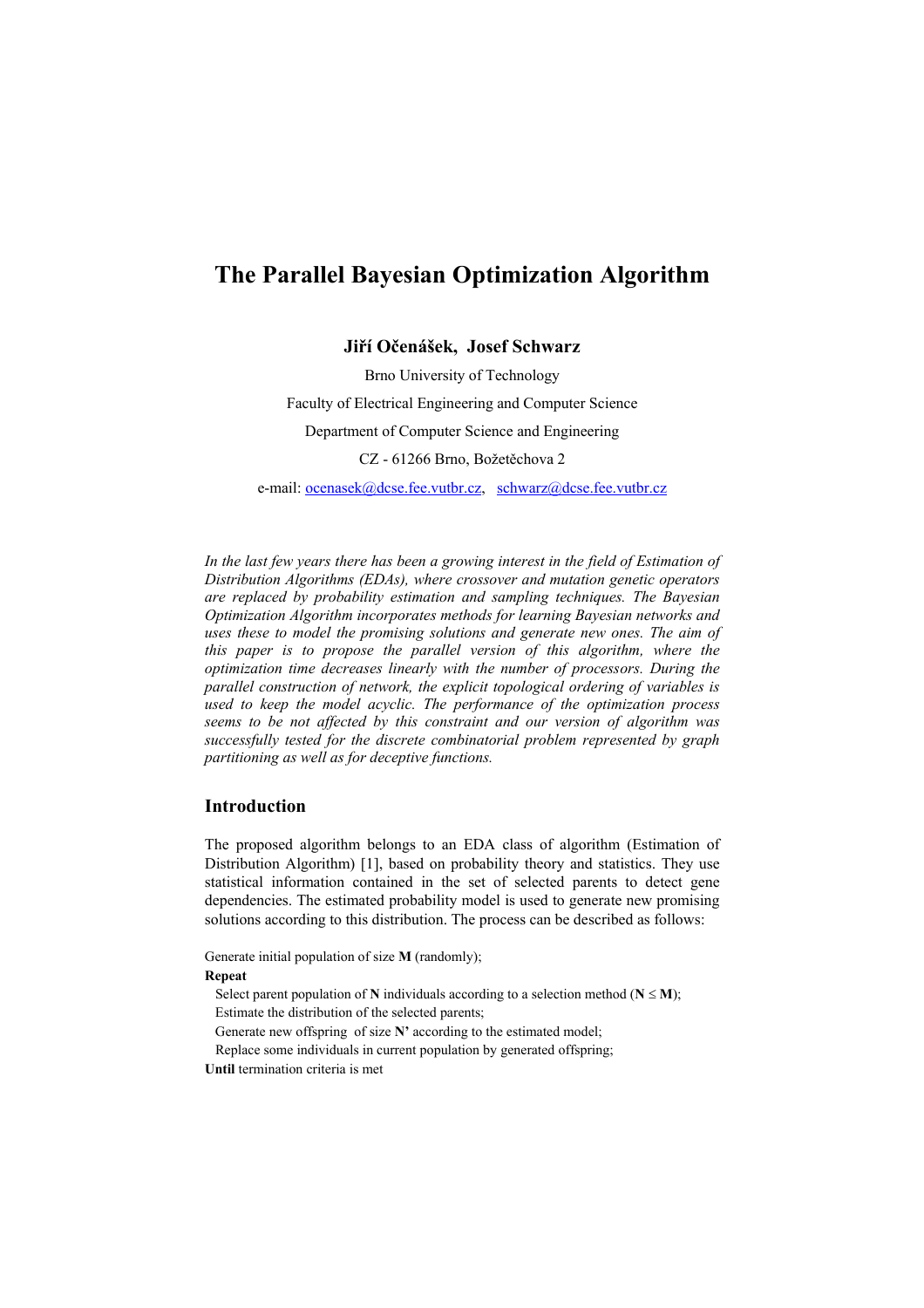### **Sequential BOA**

BOA (Bayesian Optimization Algorithm) [2] uses Bayesian network (BN) to encode the structure of a problem. In the chromosome of length *n* each gene is treated as a variable and represented by one node in the dependency graph. For each variable  $X_i$  it is defined a set of variables  $\Pi_{X_i}$  it depends on, so the

distribution of individuals is encoded as

$$
p(X) = \prod_{i=0}^{n-1} p(X_i | \Pi_{X_i})
$$
\n(1)

Generally, the existence of oriented edge from  $X_i$  to  $X_i$  in the network implies the belonging of the variable  $X_j$  to the set  $\Pi_{X_i}$ . To reduce the space of networks, number of incomming edges into each node is limited to *k*.



Fig.1 Example of Bayesian network for joint probability distribution of 4 variables

The Bayessian Dirichlet metric (BD) [3] is used to measure the quality of the network. A special case of BD metric, so-called K2 metric, is used when no prior information about the problem is available.

 Many algorithms can be used to build up the network. The optimal search is NPhard, so in the sequential implementation [4] a simple greedy algorithm was used with only one edge addition in each step. The algorithm starts with an empty network B and for each edge that can be added it computes the K2 metrics of the network B' that can be constructed from B by adding this edge. The edge giving the highest improvement is then added to the network B. This process is repeated until no more addition is possible. By the term 'edge can be added' we mean the test whether the edge keeps the network acyclic, meets the limit of incoming edges and does not belong to the network yet.

After network construction new individuals are generated. First, the variables (genes) are ordered in the topological order and each iteration, the nodes whose parents are already determined are generated using the conditional probabilities. This is repeated until all the variables are generated. Since the sequence of generation should be defined, the dependencies between variables must be acyclic.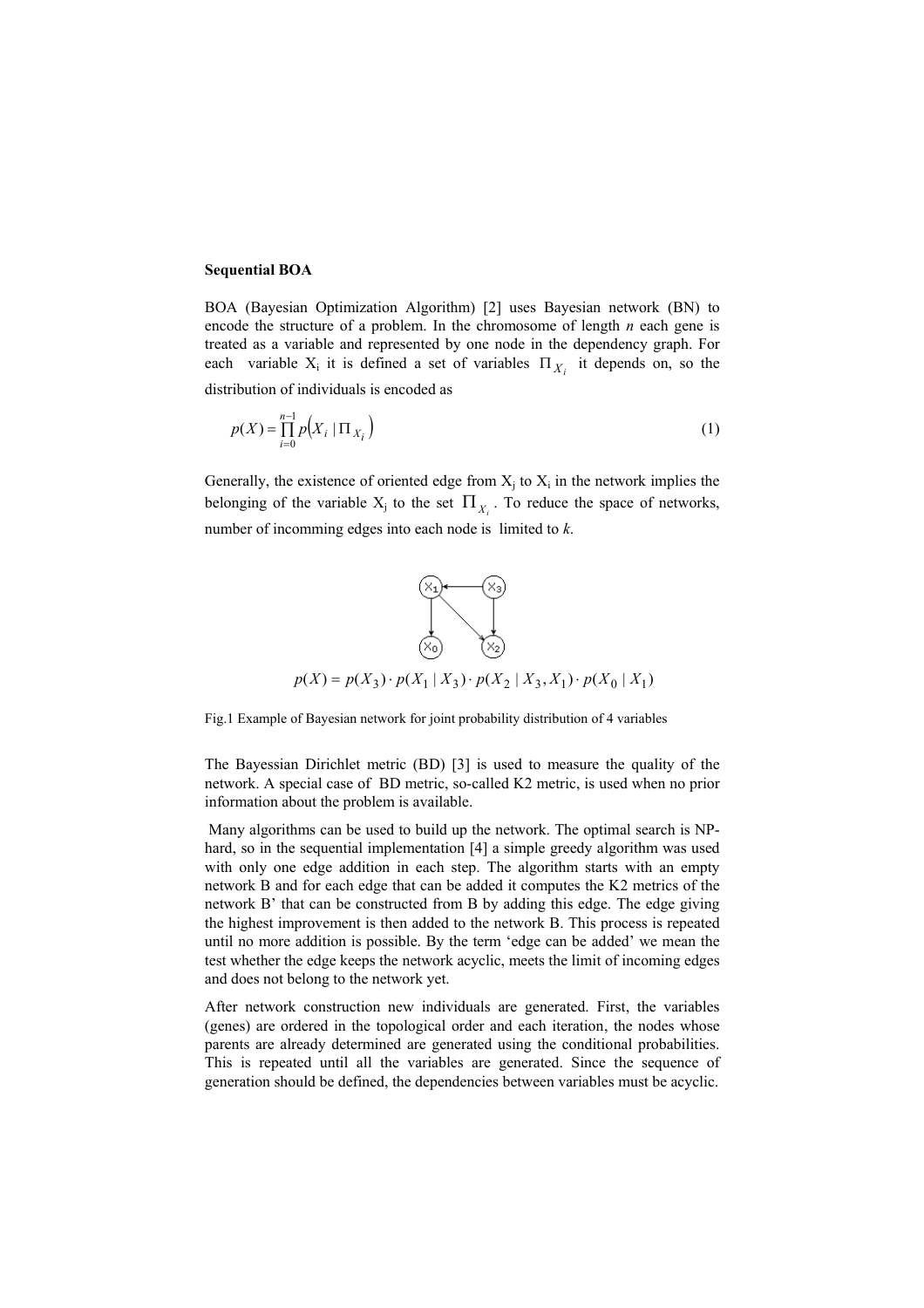# **Parallel approach**

As shown in [2], the overall time to construct the Bayesian network using the greedy search driven by BD metric is  $O(k2<sup>k</sup>n<sup>2</sup>N+kn<sup>3</sup>)$ , where *n* is the length of a chromosome, *k* is the limit of incoming edges into each node and *N* is the size of parent population. The time complexity for generating *N'* new individuals (offspring) is only *O(knN')*, where *N'* is proportional to the number of parents *N.* The time complexity for offspring evaluation depends on the complexity of fitness computation itself and in the case of additively-decomposable functions is *O(nN').* 



Fig.2 The BOA time complexity profile Fig.3 BN construction time for m processors

Fig.2 shows the empirical confirmation of the time-complexity terms stated above: nearly all the execution time of sequential BOA is spent to find the structure of Bayesian network. The remaining time includes fitness computation, parent selection and offspring generation. In comparison to the construction of Bayesian network all of those remaining tasks are easy to be done in parallel, but they take only less than 5% of the overall time. Fig.3 shows the time of Bayesian network construction using one processor of Sun Enterprise 450 server; for the case of m=2,4,8 the time was estimated with no communication overhead considered. Both experiments were done for  $f_{3\text{decentive}}$  function [2].

#### **Proposed solution**

The goal is to utilize more processors when searching for a good network. Our consolation is that the BD metric is separable and can be written as a product of *n* factors, where i-th factor expresses the influence of edges ending in the variable  $X_i$ . It is possible to use up to  $n$  processors, each processor corresponds to one variable and it examines only edges leading to this variable (it has its own local copy of parent population).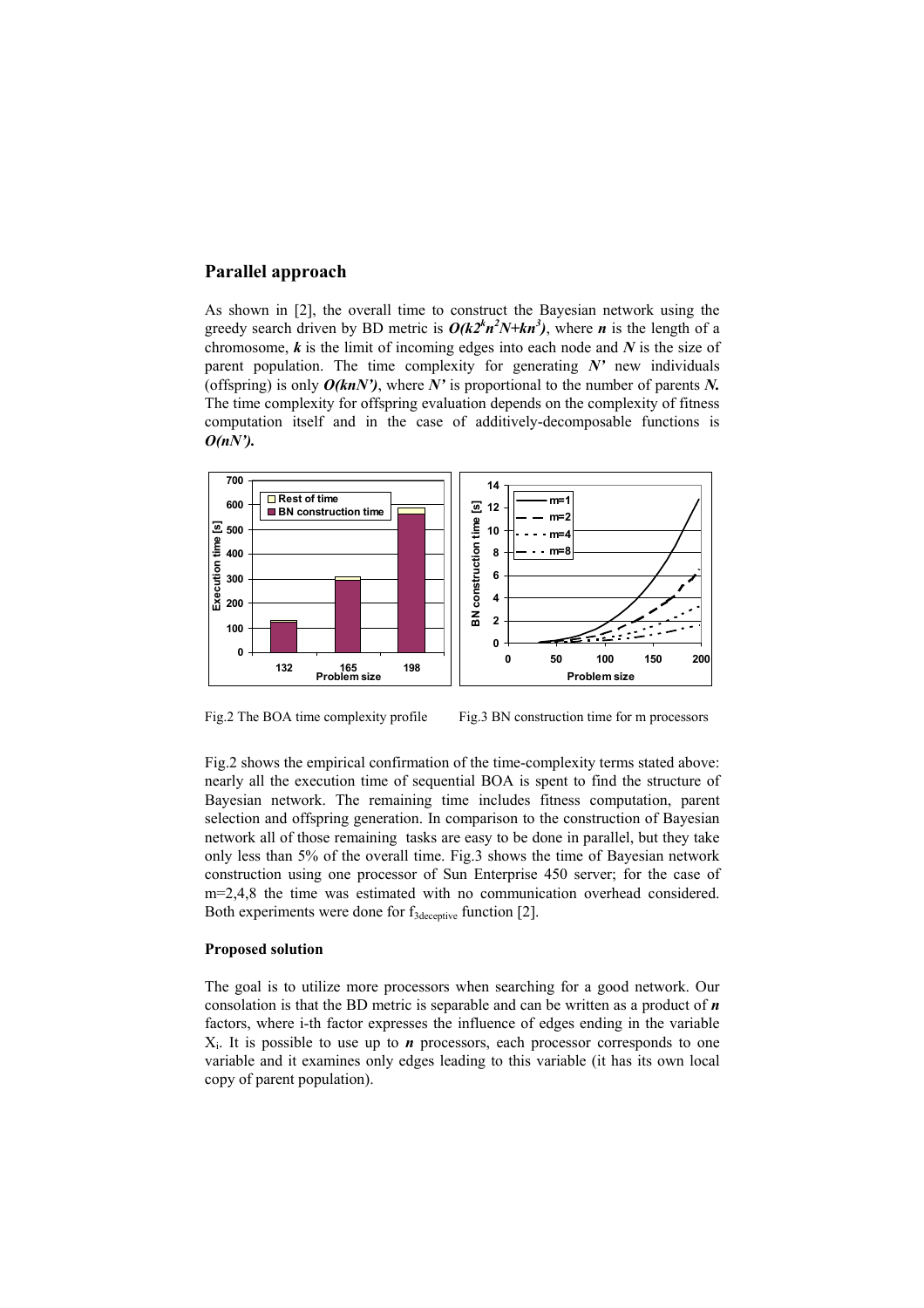The addition of edges is parallel, so we need an additional mechanism to keep the network acyclic. The most simple way how to do it is to predetermine the topological ordering of nodes in advance. At the beginning of each generation, the random permutation of numbers {0,1,…,*n*-1} is created and stored in the *perm* array. Each processor generates the same permutation (the initial seed of permutation generator is distributed via set of processors in the initial phase). The direction of all edges in the network should be consistent with the ordering, so the addition of an edge from  $X_i$  to  $X_i$  is allowed if *perm*[j] < *perm*[i]. Evidently, the variable  $X_i$  with *perm*[i]=0 has no predecessor and is forced to be independent, thus the space of possible networks is reduced. To compensate this phenomenon we use new permutation for each generation.

The algorithm can be written as follows:

*Start with an empty network B; Generate the permutation array perm;*  **for**  $i := 0$  **to**  $(n - 1)$  **do in parallel begin while** *any edge ending in the variable Xi can be added* **do begin for** each possible start of new edge (variable  $X_i$  having perm[j] <perm[i]) **do begin**  Compute the local increase of K2 metrics after adding edge  $(X_i, X_j)$ ;  **end**  *Add the edge*  $(X_i, X_j)$  *giving the highest improvement to the network B;*  **end end** 



Fig. 4 Example with  $n=3$  and  $perm=(1,2,0)$ . The dashed edges are not allowed, so the three processors do not have to communicate to keep the network acyclic.

Moreover, the explicit ordering of nodes enables the generation of new individuals in a linear pipeline way. If we use *n* processors, then the i-th processor receives from (i-1)-th processor the chromozome with i positions fixed and generates the value of variable  $X_k$ , where *perm*[k] = i.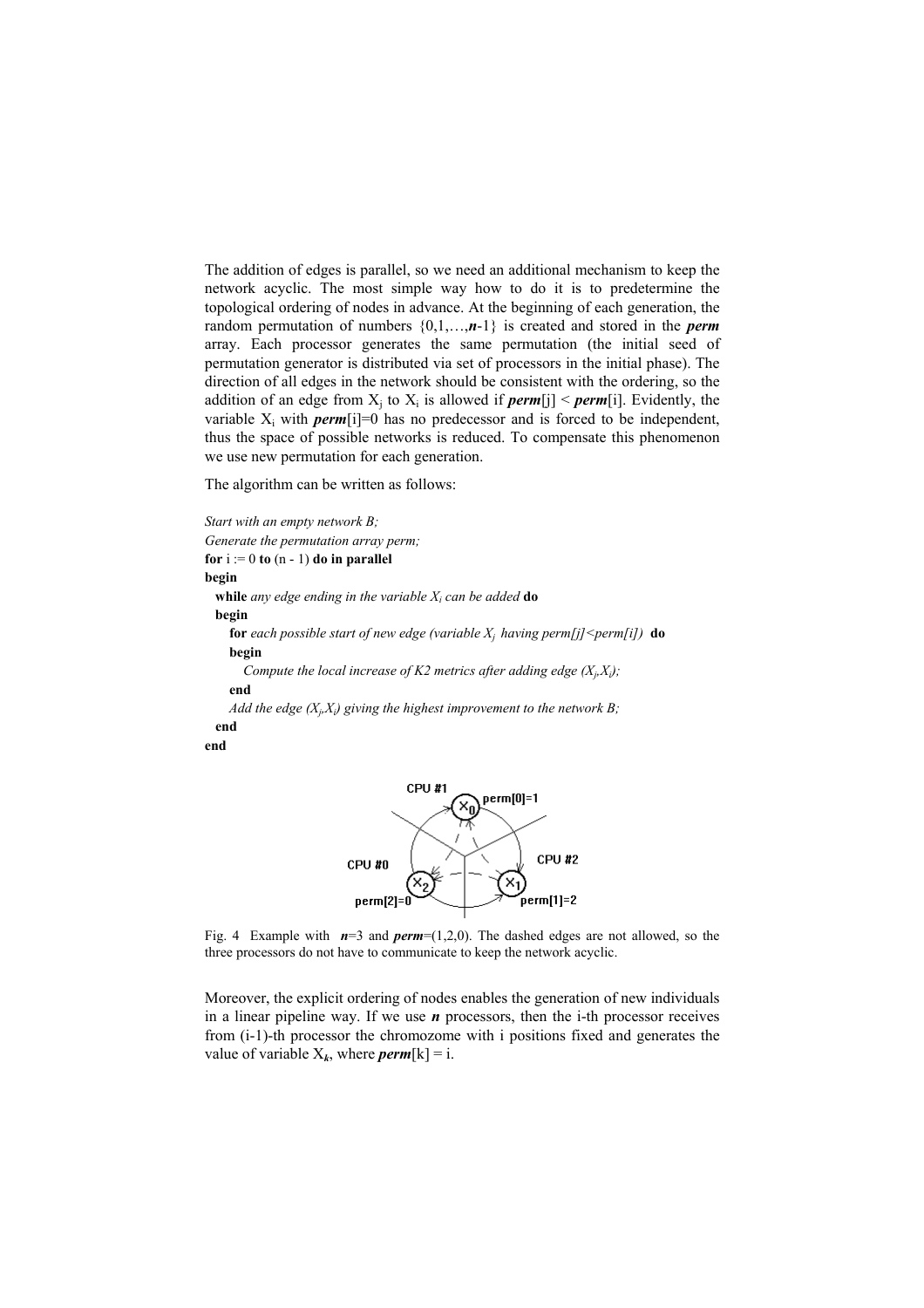### **Time complexity for parallel BOA (PBOA)**

When using only *m* processors ( $m \le n$ ), the time complexity of the greedy search for a network structure is  $O(\sqrt{n/m} \sqrt{ (k2^k n N + kn^2)})$  and the time for generating N' new individuals in a pipeline is  $O(\sqrt{n/m} / (kn + kN))$ . This algorithm requires no cooperation between processors, so the time estimation shown in Fig.3 is valid. When we use  $m=n$  processors, the time complexity is decreased roughly from  $O(n^3)$  to  $O(n^2)$ .

#### **Experimental results**



Fig.5 Proportion of correct BBs Fig.6 Number of generations until convergence

In Fig.5 and Fig.6 the experimental results for  $f_{3\text{deceptive}}$  function [2] are shown. The population size needed to get the same quality of solution as well as the number of generations until successful convergence is similar for both BOA and PBOA. The same conclusion we obtained for  $f_{Sdecentive}$  function [2].

| Graph name                                    | Grid 100.2 with bottleneck Grid 100.10 |        |
|-----------------------------------------------|----------------------------------------|--------|
| BOA: Min. population size for 90% success     | 2500                                   | 2400   |
| PBOA: Min. population size for 90% success    | 2600                                   | 2500   |
| BOA: Avg. # of generations until convergence  | 47,9                                   | 57,9   |
| PBOA: Avg. # of generations until convergence | 51,2                                   | 66,3   |
| BOA: Average $#$ of fitness evaluations       | 119750                                 | 138960 |
| PBOA: Average # of fitness evaluations        | 133120                                 | 165750 |

Table 1. The results of grid graphs bisection [5]

The values in the Table 1 indicate that for real problems like graph bisectioning the PBOA needs slightly higher population size and number of generations, but this is not critical because PBOA reduces the additional time by the parallel processing too.